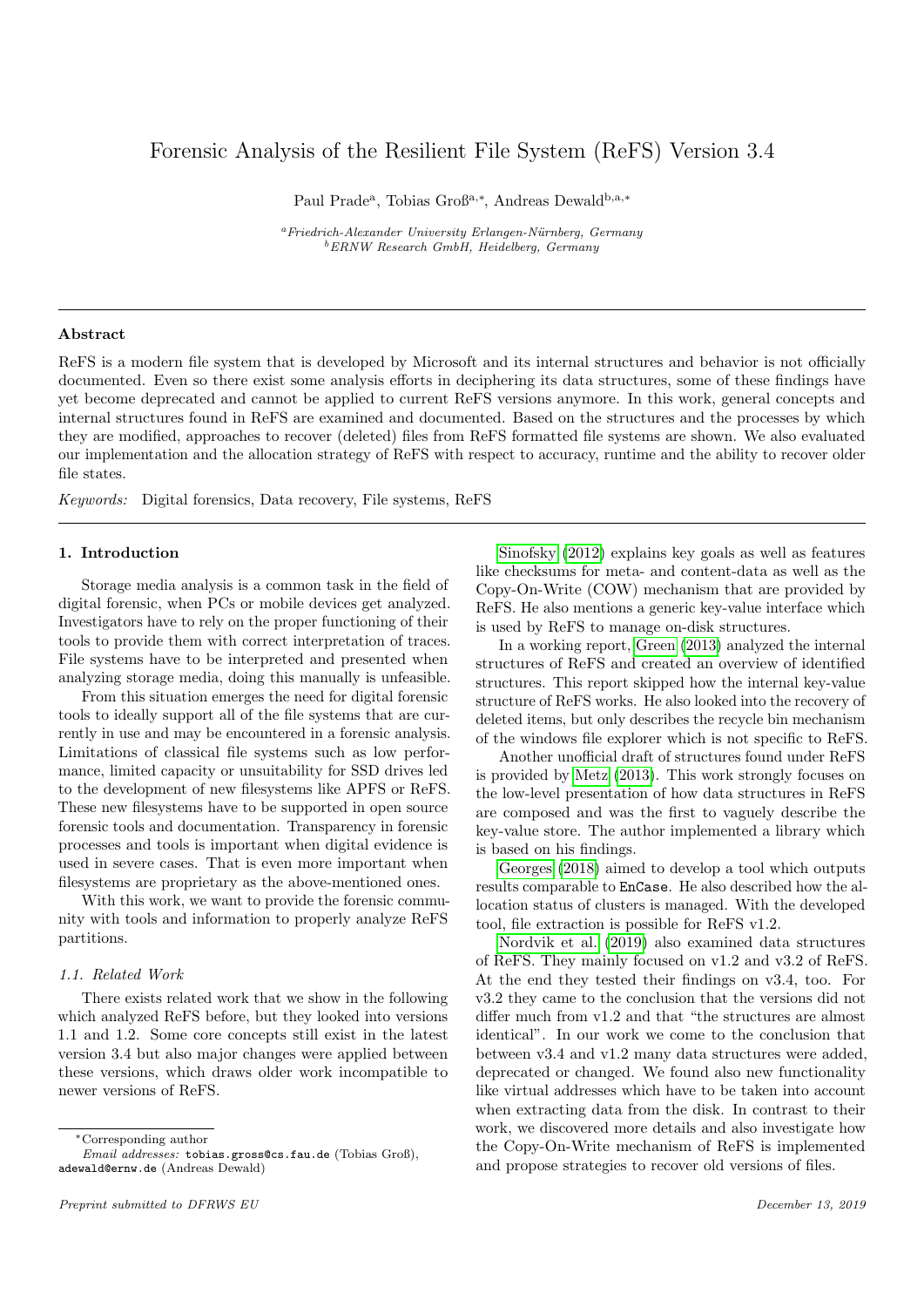#### 1.2. Our Contribution

In this work, we analyzed the proprietary Microsoft Windows Resilient File System (ReFS) version 3.4 and contribute the following:

- We analyzed the internal structures and mechanics of ReFS v3.4 and documented them in a technical report. [\(Prade et al.](#page-10-5) [\(2019\)](#page-10-5))
- We extended The Sleuth Kit from [Carrier](#page-10-6) to support ReFS.
- We propose strategies for recovering deleted files.
- We implemented a page carver which allows the reconstruction of deleted files and older file states.
- We evaluated the correctness of our implementation with different ReFS partitions.
- We analyzed the allocation strategy of ReFS v3.4 which affects the recoverability of older file states and compared the findings with our carver.

# 2. Background

The Sleuth Kit. The Sleuth Kit (TSK) is an open-source filesystem forensic tool. It was developed with high portability and extensibility in mind [\(Altheide and Carvey, 2011,](#page-10-7) p. 42). The highly extensible design of TSK allows developers to extend its functionality as well as the types of file systems it supports. TSK is structured into multiple layers of abstraction that map how data is stored on storage media. The File System Layer is of most importance within this work, as this is the abstraction where file systems such as FAT, NTFS and also ReFS are settled.

 $Copy$ -On-Write. Copy-On-Write (COW) is an update policy that may be used to alter data on a storage medium. A COW update policy makes sure that data is never updated in place. Whenever the content of a block should be altered, the block is read into memory, modified and its content is written to an alternate location on the storage medium. When the system crashes while a block is updated through a COW policy, the old state of the data remains untouched and still persists. COW offers a simple strategy to enforce atomicity in write operations and to ensure the integrity of data structures [\(Rodeh et al., 2013,](#page-10-8) p. 15).

#### 3. ReFS Internal Structure

We analyzed the structure of ReFS and classified identfied structures into the categories File System, Content, File Name, Metadata and Application introduced by [Car](#page-10-9)[rier](#page-10-9) [\(2005\)](#page-10-9). Detailed structure description of ReFS which are important for forensic analyses can be found in our technical report [\(Prade et al.](#page-10-5) [\(2019\)](#page-10-5)). In this work we describe only the structures important for enumerating and recovering files and folders. The ordering corresponds to the occurrence when starting interpreting an ReFS partition at the boot sector.

<span id="page-1-0"></span>

| Table Identifier Table Name |                             |
|-----------------------------|-----------------------------|
| 0x2                         | Object ID Table             |
| 0x21                        | Medium Allocator Table      |
| 0x20                        | Container Allocator Table   |
| 0x1                         | Schema Table                |
| 0x3                         | Parent Child Table          |
| 0x4                         | Object ID Table, duplicate  |
| 0x5                         | Block Reference Count Table |
| 0xb                         | Container Table             |
| 0xc                         | Container Table, duplicate  |
| 0x6                         | Schema Table, duplicate     |
| 0xe                         | Container Index Table       |
| 0xf                         | Integrity State Table       |
| 0x22                        | Small Allocator Table       |

Table 1: Tables referenced by the checkpoint structure

#### 3.1. Checkpoint

ReFS partitions have 2 checkpoint structures which are written alternately, to have at least one valid checkpoint in case of a crash. The checkpoint of a file system is the first structure that holds the current clock values, which indicates the latest checkpoint structure. Additionally, the checkpoint also contains the current log sequence number (LSN) which identifies the last entry that was written into the redo log. Since ReFS stores changes to the file system in the memory and writes them at a later point as a batch, the system may crash in this time window. A system crash reverts the system to its last valid state and would discard all changes executed in the meantime. However, every transaction that was successfully performed and is part of the batch is also written to a sequential log file that is discussed in our report. To know from where to start with the redo operations, it is essential to save an identifier for the last transaction that was part of the current checkpoint.

The most important structures found in the checkpoint are the table references. For the sake of thoroughness, table [1](#page-1-0) presents an overview of all tables referenced by the checkpoint along with their table identifiers.

# 3.2. Container Table

Internally a ReFS volume is separated into multiple equally sized bands or containers. The size of a single band is relatively large at around 64 MiB or 256 MiB. The Container Table provides detailed information on that managed memory regions. It tracks how many clusters within a band are used and additionally collects statistics about the usage of data and access times within that band. [Tipton](#page-10-10) [\(2015\)](#page-10-10) argues that the introduction of Container Tables was important to treat multi-tiered storage systems more efficiently. In a multi-tiered storage system, it is common to have different types of storage media that offer different reading and writing characteristics. Some storage media such as flash memory allow performing random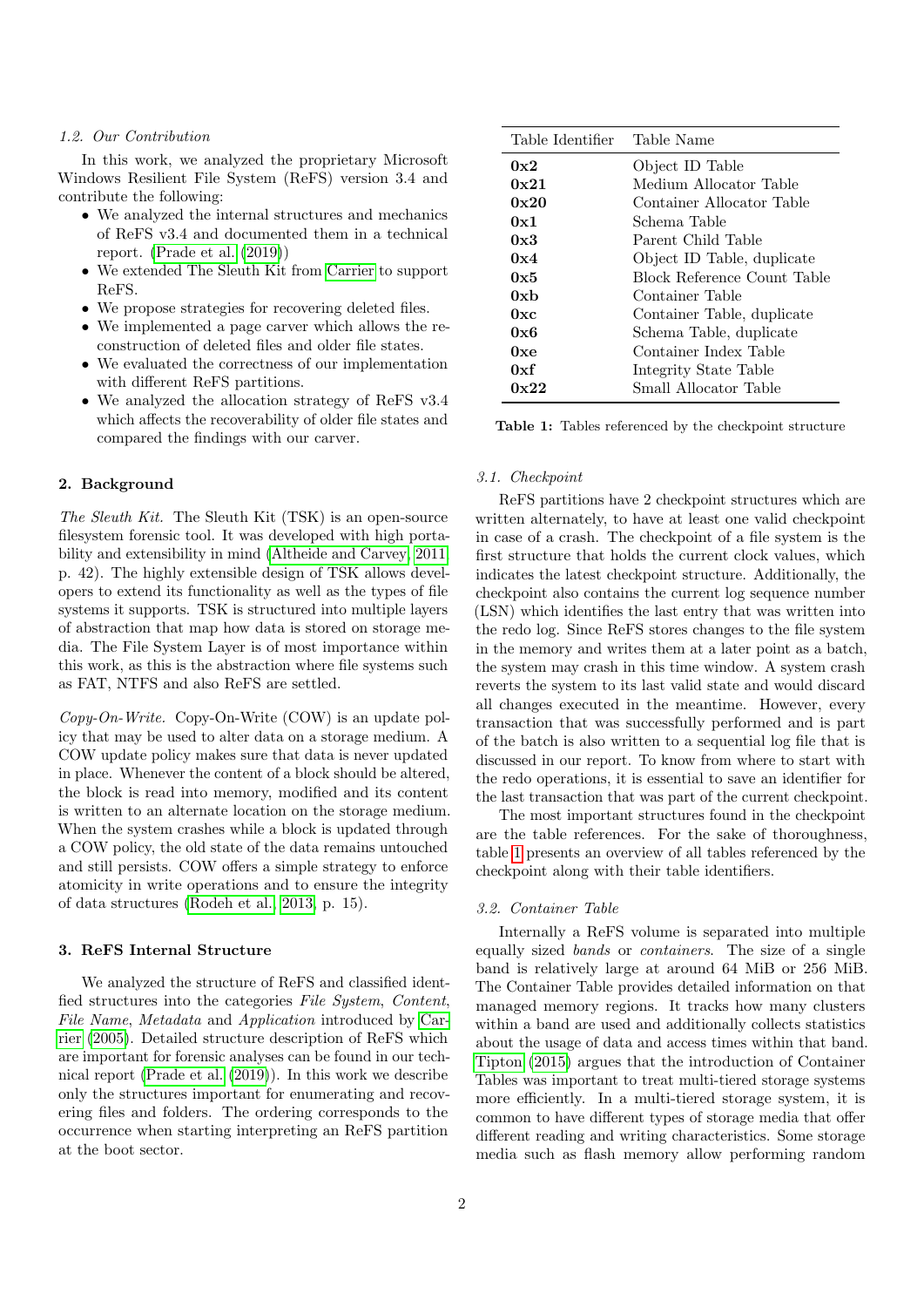access faster than traditional hard disks, which are more suitable to perform sequential operations.

In a multi-tiered storage system, data needs to be reorganized according to its characteristics. To perform this reorganization, it is possible to swap bands, and thus their contents between different storage tiers. The additional tracking of metadata information within a band allows to monitor its heat, so to say how often data in it is accessed. This performance metric may be used to decide when to shuffle two bands.

This concept as it is described by [Tipton](#page-10-10) [\(2015\)](#page-10-10) and [Das](#page-10-11) [\(2017\)](#page-10-11) can be found in current ReFS versions. It is important to note that shuffling two different bands also changes the respective physical addresses of the data found in the bands. Before such a shuffle operation it would be necessary to adjust all pointers that reference data in the affected bands. To prevent the necessity of updating any pointers, ReFS v2 started implementing virtual addresses as a mechanism to leverage shuffle operations within containers. Nearly all addresses used under ReFS have to be translated into real addresses before they may be used. After two containers were shuffled, it is only necessary to update their respective address mappings.

The Superblock, the Checkpoint, the Container Table, and the Container Allocator Table all use real addresses that do not need to be translated first, because they are needed to bootstrap address translation. We did not examine the inner structure of the rows of the Container Table in more detail. As of now, only two fields in these rows are known to us. One of these fields is required to perform the address translation process.

Figure [1](#page-3-0) portrays the practical usage of the Container Table in the address translation process. Every virtual address used under ReFS may be separated into a containerand an offset- component. The container component determines which row of the Container Table needs to be queried to perform an address translation. The offset component provides an offset that must be added to the translated address.

# 3.3. Object ID Table

When conducting a forensic analysis of a ReFS formatted file system, the table of most importance is the so-called Object ID Table. This table references the root nodes of a variety of other tables and associates an identifier to them. Alongside a table that contains general information about the volume, a table storing an Upcase Table and a table containing an entry point to the redo log, the Object ID Table also references the root nodes of all Directory Tables. When searching for any directory, the Object ID Table must be queried. After a directory has been deleted, it is not referenced by the Object ID Table anymore. The Object ID Table is the only place where the actual addresses of Directory Tables are stored. Because of these circumstances, recovery techniques that attempt to restore directories under ReFS should focus on recovering rows found in the Object ID Table.

The Object ID Table additionally stores meta-information about the tables that it references. It stores the addresses and the checksums of the tables it references, as well as their last persisted log sequence number in the file system journal. Additionally, entries in the Object ID Table may also store a buffer with variable data. For links to Directory Tables, this buffer is filled with the next file identifier/metadata address to be used in the directory.

The root Directory Table is stored with the ID 0x600. Any other regular Directory Table get an ID assigned which is greater then 0x700.

As the Object ID Table takes a superior role to the tables which it references, more importance is attached to guarantee its integrity. A so-called Duplicate Object ID Table exists which contains the same entries as well as the same slack space as the regular Object ID Table. While Copy-On-Write is used to leverage atomic write operations, duplicate table structures seem to be used to battle bit rot. If one variant of the Object ID Table becomes corrupted, the ReFS driver may fall back to using the other variant of it.

#### 3.4. Directory Tables

Directory Tables implement the logic of directories. Every Directory Table contains a single row that stores metadata of the directory that the table represents. We refer to this row as the directory descriptor. The other rows found in a Directory Table mostly represent directory entries that are contained in the directory. There exist two different types of directory entries: file entry and directory link entry. A directory link mainly maps a name to a directory ID, which can be lookup in the Object ID Table. For all files in a Directory Table, an additional entry type exists, called ID2 that provides a mapping between the metadata address of a file and its current handle.

Metadata addresses are used to uniquely address files and directories. They offer a shorter notation than the path of a file. A metadata address in ReFS consists of two components, the directory ID and the file ID which get concatenated to a 128-Bit metadata address. The directory ID part identifies the Directory Table and the file ID the entry in this table. The directory identifier of a directory is equal to its table identifier. A table with the id 0x800 represents the directory with the metadata address 0x800|0. The files inside this directory are referred to as  $0x800|i$ , where  $i > 0$  and  $i < \max$  file  $id_{0x800}$ . This choice of addressing files induces a tight coupling between metadata addresses and the actual paths in which files reside.

If a file is moved from one directory to another directory its metadata address is altered as a new directory identifier, and a new file identifier are assigned to it. However, it is still possible to refer to the file by its original file- and directory-identifier. The original identifiers are still saved in a field of the metadata entry of the file. Additionally, an ID2 row in its original Directory Table gets created. This row is used to offer a mapping between the original-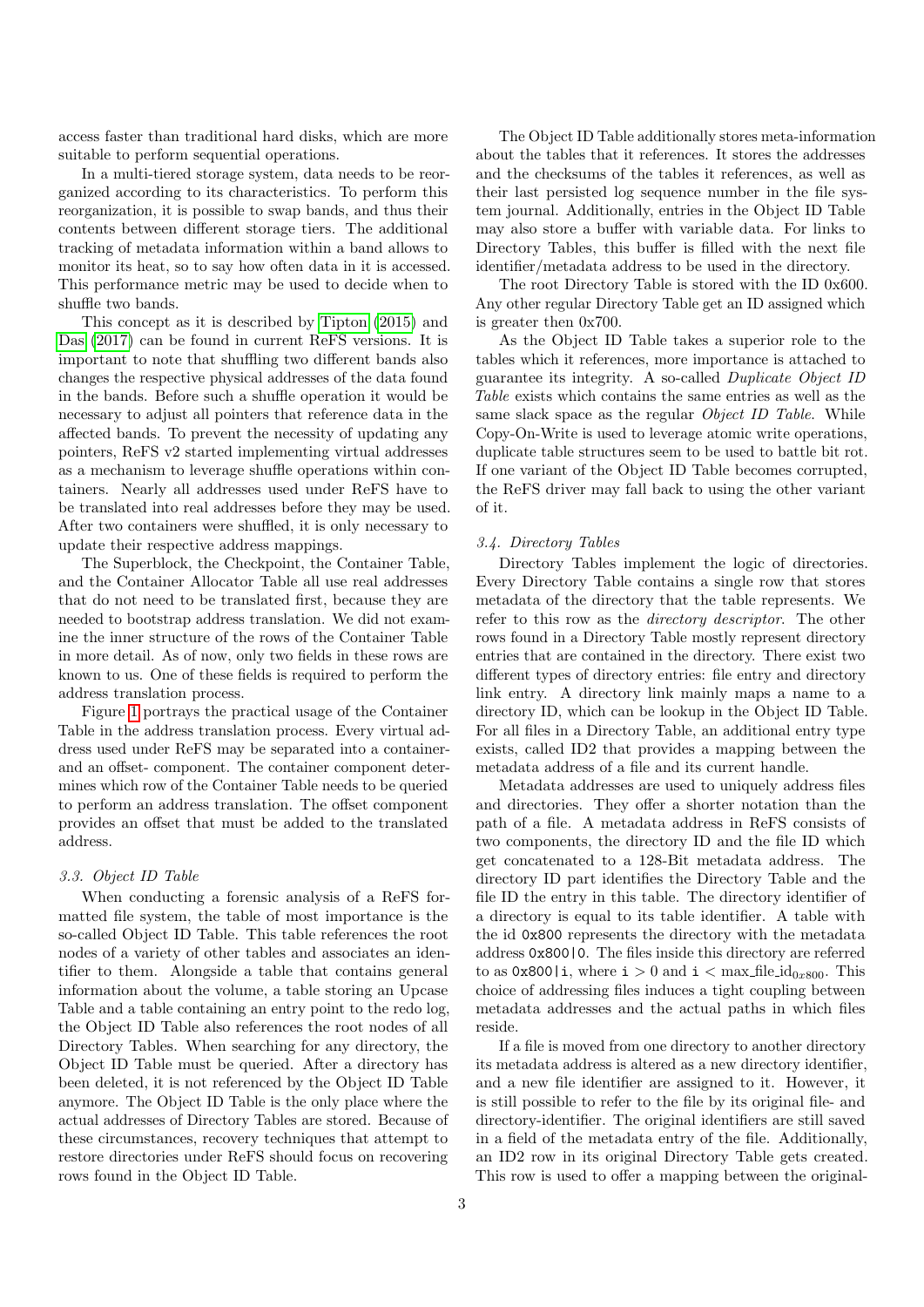<span id="page-3-0"></span>

Figure 1: Exemplary address translation process

and the current-metadata address of the file. This measure allows metadata addresses of files to be stable even if a file is moved into a new directory.

There exist two special Directory Tables. The root directory (ID 0x600) and the File System Metadata directory (ID 0x520) which fulfills the similar purpose as the \$Extend directory known from NTFS.

To locate an entry by its metadata address, one has to search the Directory Table in the Object ID Table with the directory ID part. After that, one has to locate the ID2 entry with the file ID, which links to the file entry.

# 3.5. File Table

Root nodes of File Tables are embedded within Directory Tables. Like all other tables, they start with a fixedsized chunk of data that is used to describe table-specific information. The entries stored in a File Table are the properties that a file possesses. This concept strongly reminds of attributes that are used in NTFS. In this manner, MFT entries that are known from NTFS expose a similar behavior as file-descriptor-tables in ReFS. Both consist of a small fixed component as well as a variable-sized list of attributes.

We found the following attributes to be practically used by the ReFS driver: \$DIR\_LINK, \$INDEX\_ROOT, \$DATA, \$NAMED\_DATA, and \$REPARSE\_POINT. Most of the information that was previously stored in the \$STANDARD\_ INFORMATION attribute of NTFS has now become a part of the fixed data found in file descriptors. Since the form in which contents of a directory are represented was utterly changed and shifted into the responsibility of rows in Directory Tables, both the \$INDEX\_ROOT and the \$INDEX\_ALLOCATION attribute known from NTFS seem to have become obsolete. Still, we found all directories to use equally filled dummy \$INDEX\_ROOT attributes.

Aside from the \$DATA attribute, the contents of all attributes under ReFS seem to be stored resident, meaning in place. In NTFS it was possible for the \$DATA attribute to either be stored resident or non-resident. In ReFS, the \$DATA attribute now seems always to be stored non-resident. Even if a file is only a few bytes large, ReFS allocates an own

cluster for it and saves its data non-resident. Furthermore, the \$DATA attribute seems to be the only attribute that spans an embedded tree, which stores rows of cluster runs. This approach also makes it easy to search for an offset relative in the file as the tree used to store data runs is collated by the relative start of a data run.

#### 4. ReFS Data Recovery

In ReFS, most data are organized in key-value stores, so called tables. Internally, these tables are implemented as a B<sup>+</sup>-tree. Microsoft calls their implementation Minstore  $B+$ .

When data gets written in ReFS, the updates are not performed in-place, instead a COW strategy is used. In the  $B^+$ -tree, the payload is always held in the leaf nodes. When data gets altered in this table structures, a new leaf node is created which takes over the old data and applies the modifications. Afterwards the pointer in the parent node has to be adjusted, which is also done with the COW strategy. This process bubbles up to the root node. This principle is shown in figure [2](#page-4-0) where pointer adjustments bubbles up and create a new root node, by inserting 19 into the leaf node.

When an entry is removed from a node of the  $B^+$ -tree, the entry is not wiped. Instead, only a link to a data chunk is removed and the data chunk is released. Figure [3](#page-4-1) shows a node with deleted entries  $e_1, e_2$  and  $e_4$ . They stay untouched, only the key indexes are made invalid. On the right-hand side the entry  $e_5$  gets inserted which overwrites big parts of  $e_2$ . Every time a entry is inserted or deleted, the key index gets reordered.

We experienced that this non-referenced data is also copied by the COW strategy. We call this slack space propagation and verified this in an experiment where we filled slack space of a leaf node with markers. During usage of the filesystem (FS), these markers get propagated to new copies of this node, when data is written in a COW manner.

We can use the concept of non-referenced data in nodes as well as old non-referenced nodes to recover data in ReFS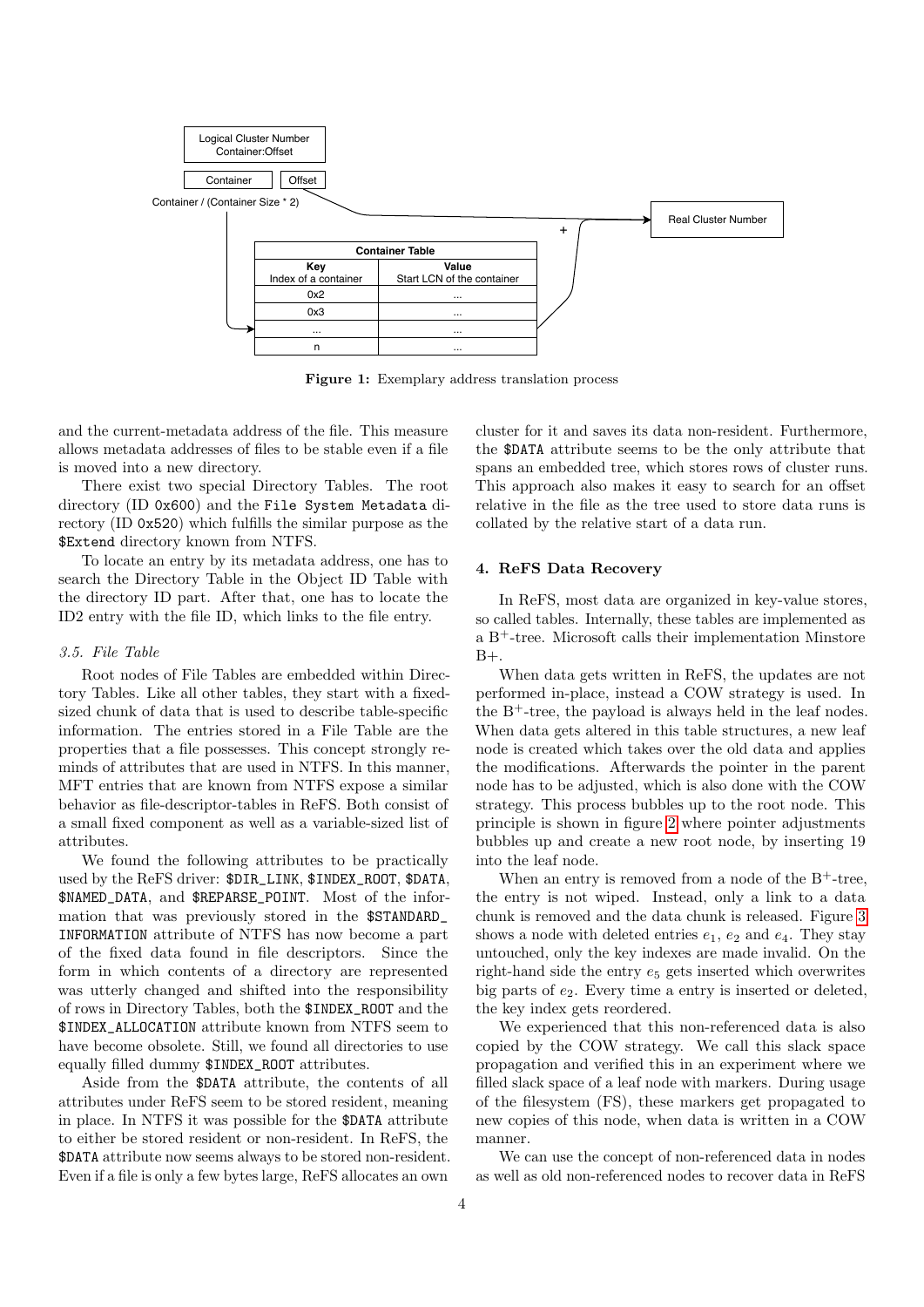

<span id="page-4-0"></span>Figure 2: (a) A basic b-tree (b) Inserting key 19, and creating a path of modified pages (based on [Rodeh et al.](#page-10-8) [\(2013\)](#page-10-8)).

<span id="page-4-1"></span>

Figure 3: Data organization in leaf nodes

partitions. For recovering entries from nodes, we have to scan the entire data area for indicators. An entry starts with a header which we can check for plausibility.

As a second method, we can search the entire partition for tree node pages. Every node and even every page in ReFS start with a specific header. This header offers a great opportunity for identifying and locating all nodes in ReFS.

# 5. Implementation

# 5.1. TSK Extension

With the knowledge we gained through analyzing ReFS we implemented an extension for TSK to support interpreting ReFS. ReFS shares the same DOS partition type as exFAT and NTFS, so we modified the mmls tool which analyses partition tables to output "ReFS" additional to exFat and NTFS as the output of filesystem names.

The other implementations focus on the file system layer. TSK uses a list of filesystem openers which can be used to try opening filesystems without knowing the type beforehand. The opener returns a context object which stores basic information about an filesystem such as block size, first/last block of the FS and first/last metadata addresses. Additionally, it provides the TSK API as function pointers which allows to interact with the FS in a generic way.

Our opener implementation first parses and checks (with included signatures and checksums) the boot sector by reading the first sector of the FS. Additionally, we get the cluster and sector size from the boot sector.

After identifying a valid ReFS boot sector, we parse the superblock which resides in cluster 30 as well as the superblock backups at the end of the FS and pick the first valid one. We check the superblock with its self-checksum.

From the superblock we get the volume signature and the cluster addresses of the checkpoint structures.

Our implementation picks the most recent valid checkpoint after parsing both checkpoints. Hitherto we refrain from combining both checkpoints because it is difficult to combine these tree structures, although one checkpoint references older root nodes left-behind through the COW process. 13 root node references get extracted from the chosen checkpoint including e.g. Container, Object ID and Volume Information Tables.

Next the Container Table gets enumerated and address translation data is extracted which is later used to translate page references to physical page addresses.

One of the main parts is the enumeration of the Object ID Table as it references directories among others. It should not matter whether the regular Object ID Table or its identical copy, the duplicate Object ID Table is processed since both should store the same contents and presumably also contain the same slack space. Many tables referenced by the Object ID Table represent directories. Because of that, it is not only important to read all regular entries found in the Object ID Table but also to recover deleted ones, which can be identified by signatures in their key.

When recovering links to Directory Tables, it is possible to find multiple links with the same table identifier. This behavior mainly occurs as a result of the COW process, that continually writes the root nodes of tables to new pages. Duplicate page references that store the same table identifier as others may reference different root nodes. As a consequence of that, it is possible for a directory to be formed by multiple tree structures which store older states of that folder. An example of this state of affairs is shown in figure [4.](#page-6-0) The grey marked rows in the figure represent rows that were recovered in the Object ID Table. When combining the keys found in the different restored tree structures, it is important that all keys must only be interpreted once. The current state of the table stores the keys 2, 4, 6, and 9. These are interpreted as regular entries. The recovered trees must be sorted in descending order of their recency represented with the virtual allocator clock. After a tree has been enumerated completely, all new keys are added to the set of existent keys. Keys that are not found in the regular referenced tree structure (3, 7) but are located in different tables that were recovered, are considered to be deleted entries. It is only attempted to recover deleted entries which reference Directory Tables. All other table structures referenced by the Object ID Table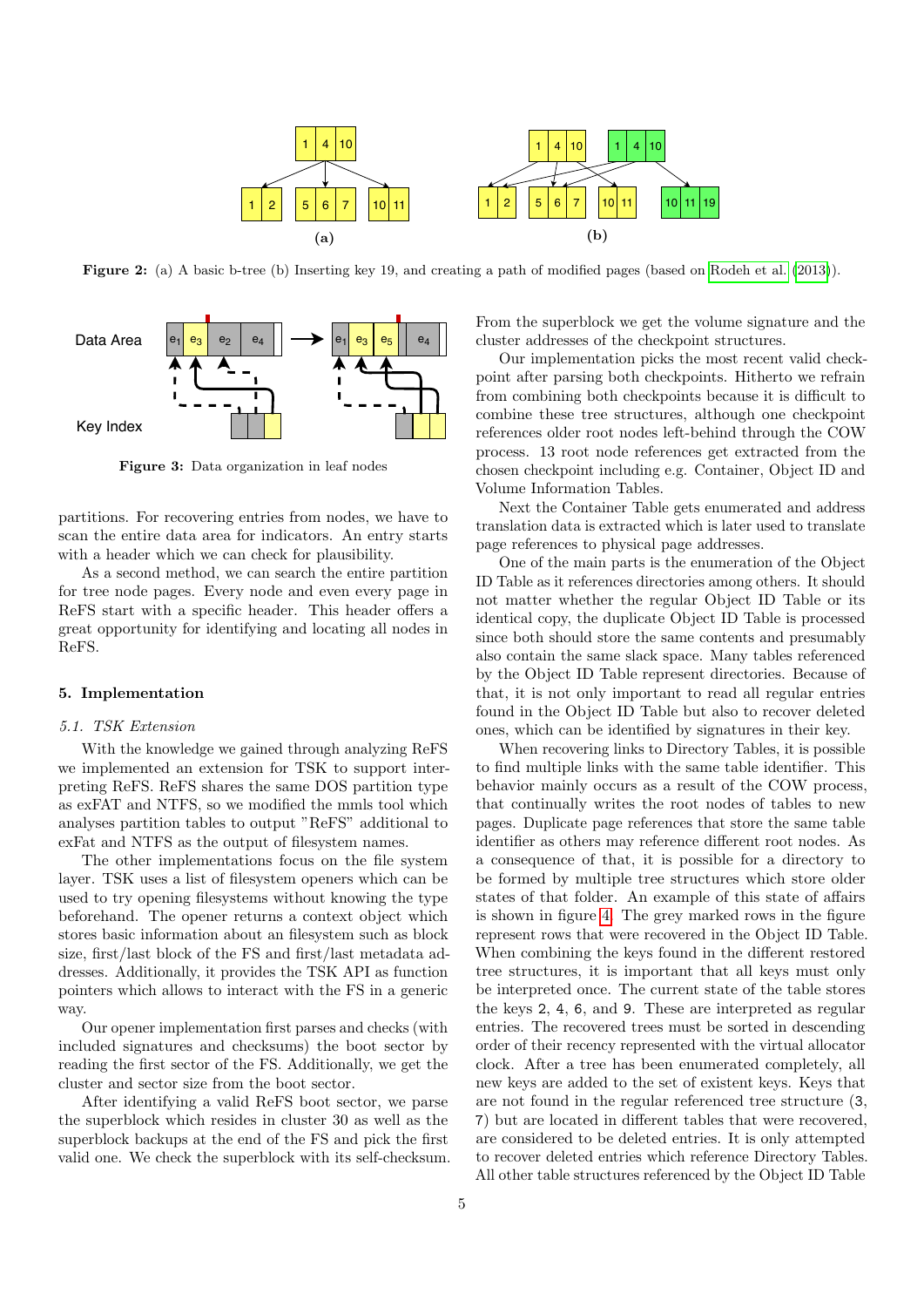are regularly processed by querying its index.

The TSK tool fsstat outputs general filesystem information. It depends on a fsstat function provided from the context object. We implemented an refs fsstat function which outputs information from the Volume Information Table. A brief overview of the other context functions implementations is given next.

inode lookup. This function is used to get general metadata for a file or directory specified by the provided metadata address. Every metadata address under ReFS is formed by a file identifier and a directory identifier. To find the location of a file, one must query the directory table which is identified by the directory identifier. With the file identifier as a key, the directory table gets queried and the found directory descriptor- or file table can then be parsed. The data attribute is non-resident as the data of files in ReFS resides in external clusters. The implementation enumerates the data table to receive all data runs. An enumeration strategy function attempts to recover data runs that have been removed from the index. Afterwards, the data is transformed to the TSK metadata representation.

dir open meta. This function associates the names of files and folders to their metadata addresses. This function needs the metadata address of a folder to process. It populates a directory data structure with mappings of file names and associated metadata addresses. For this the whole directory table gets enumerated and the file and directory links are transformed and inserted into the directory data structure.

file get sidstr. For our implementation we reused large parts of the NTFS implementation. For a given metadata entry it extracts its security identifier (SID) string.

usnjls. ReFS allows for creating an Update Sequence Number (USN) journal similar to NTFS. The implementation of this tool can display the content of an USN journal which is stored as a common file. We extended the NTFS implementation with a new USN record format present in ReFS USN journals.

One major drawback in our implementation is, that TSK supports only 64-bit large metadata addresses to reference files and directories. ReFS however uses two 64 bit identifier to refer to a metadata entry. One encodes the directory table in which the metadata entry resides. The other is used to address the entry within the directory table. Therefore, we changed the definition of the TSK\_INUM\_T from uint64\_t to a struct that holds a low and a high 64-bit value. This change however makes all application using TSK incompatible to our implementation and need to get revised in the future.

Another drawback is, that the COW creates multiple copies of files which represent their state at different times. TSK does not cover the idea of multiple copies of a file with a shared metadata address. Major changes have to be made in TSK to support this concept in the future.

#### 5.2. Page Carver

Even though many deleted entries may be restored by analyzing remnants in tree structures, still many nodes of previously allocated pages remain unseen. The reason for this is that some nodes are not referenced by any accessible page anymore and there exists no way to locate them. It is possible that at an arbitrary position on the disk, important data is located that belongs to the metadata of a deleted file or a directory structure. If we, however, have no way to find this structure, it remains unseen and potentially substantial evidence is suppressed. The implementations for the file systems in TSK are purely based on parsing existing structures and thus react highly responsive. It would, however, be necessary to scan an entire volume if all deleted pages have to be recovered. Therefore, a carver independent of the actual ReFS implementation was developed.

The carver is based on the  $\text{tsk}$  img open function provided by TSK. A user may provide an arbitrary image and an offset to the carver which then tries to recover deleted files and directories from the image. The carver works in two steps.

Collection phase. This is the phase in which the carver starts. The carver scans the entire provided image for blocks that look like pages of tree nodes. The step size of the carver is 4 KiB. In every step, it verifies the page header within the first 80 bytes of a read block. If these bytes fulfill the characteristic properties of a page header, the page is kept for further analysis. If the table identifier of the page is equal to the table identifier of a container table or any directory table the page is retained, else it is discarded.

The carver maintains a structure that maps volume signatures to an object that represents the state of a ReFS file system. This structure is used to distinguish different instances of ReFS file systems that may exist if the underlying disk contains multiple ReFS partitions or was formatted multiple times with the ReFS file system. Within the state of each volume, a map of directory identifiers is maintained. This map assigns table identifiers to a list of pages. When looking up the key of a directory table in this map the caller may obtain a list of all pages that store information relevant to this table, so to say all nodes that once belonged and nodes that still belong to a table with a given identifier.

The carver also derives further information from pages that were read. The number of addresses stored in the page header is used to decide whether the page belongs to a volume with a cluster size of 4 KiB or 64 KiB. It is also important for the carver to know at which disk offset the volume started. At a later time, the application must interpret cluster runs. For this, it is necessary to know to which starting address they refer. Figure [6](#page-6-1) illustrates this issue. The red marked file system starts at the beginning of the disk image. Address references used in this file system may be interpreted without adding any offsets. The blue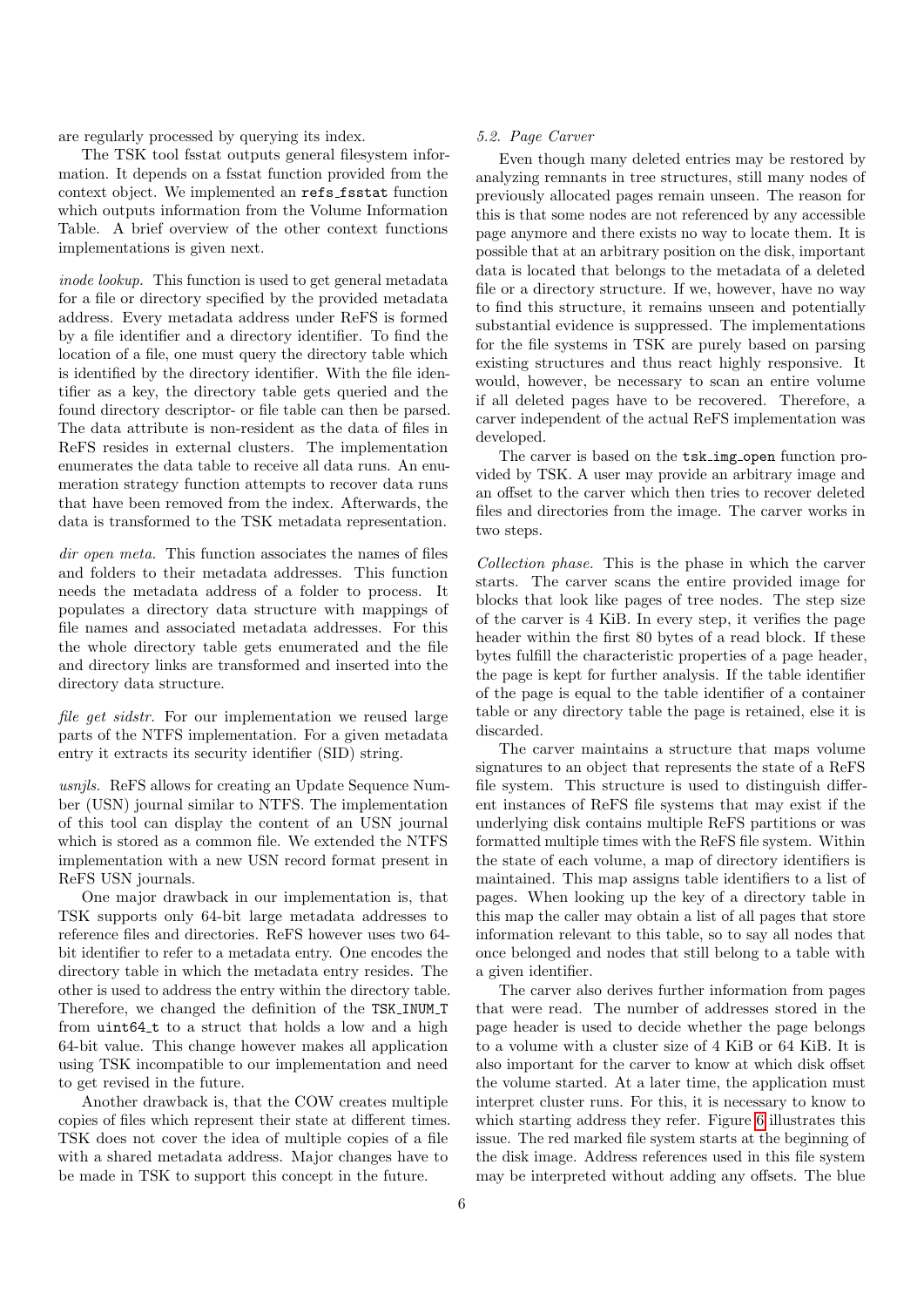<span id="page-6-0"></span>

Figure 4: Combining entries of existing and deleted tables that are referenced by the Object ID Table

<span id="page-6-2"></span>

Figure 5: Classification process in the collection phase of the carver

marked file system starts somewhere in the middle of the disk image. Therefore, its starting offset relative to the start of the disk image needs to be added to all cluster references that are interpreted in it. Luckily, the cluster numbers found in the page header of the Container Table are equal to their physical addresses. Thus, the first found page that belongs to a container table may be used to determine the starting location of a ReFS file system.

The collection process may also be halted at any time. Whenever the carver has read and classified 256 MiB of data, it writes its progress state as well as the list of found pages into a file. When restarting the application at a later time, the collection process may continue at the last written state. The idea of this feature as well as lots of other concepts, were extracted from the refsutil.exe utility. refsutil.exe was introduced in early 2019 by Microsoft. It allows to verify or recreate a boot sector, to reclaim leaked clusters, to remove corrupt files, or to recover files from a ReFS file system. The recovery operation is also referred to as salvage. We analyzed the implementation of this operation to get valuable for recovering files.

<span id="page-6-1"></span>

Figure 6: Multiple file systems at different locations within a disk

Reconstruction phase. After all pages have been read and classified according to figure [5,](#page-6-2) the carver goes into the reconstruction phase. The reconstruction phase loops over all found volume states and performs identical operations on them. First, the latest state of the Container Table is restored so that it is possible to translate virtual addresses in a volume to real addresses. Next, the carver loops over all directory tables found in a volume.

Metadata reconstruction. Directory tables are stored as a flat sequence of pages. The carver searches these pages for signatures that may be used to identify files, directory links and directory descriptors. When a corresponding signature is found, the carver executes various sanity checks on the found data and tries to interpret it as the structure it believes it to be. The carver must also restore the subtree formed by directory descriptor tables and file tables to access their attributes, and their data runs. If the carver was successful in restoring an entry, the entry is saved in the class format file information or dirref information. Every directory stores these entries as a set.

If a file\_information entry or a dirref\_information entry is equal to an already existing entry, it is discarded. To determine whether two entries are identical, multiple properties of them are compared. It would not be sufficient to merely check whether the file identifier already exists in the set of found entries as this would discard potential older copies of files. Instead, the file identifier, the last modification time, and the file size are used in conjunction to check whether two file entries are equal. If they are not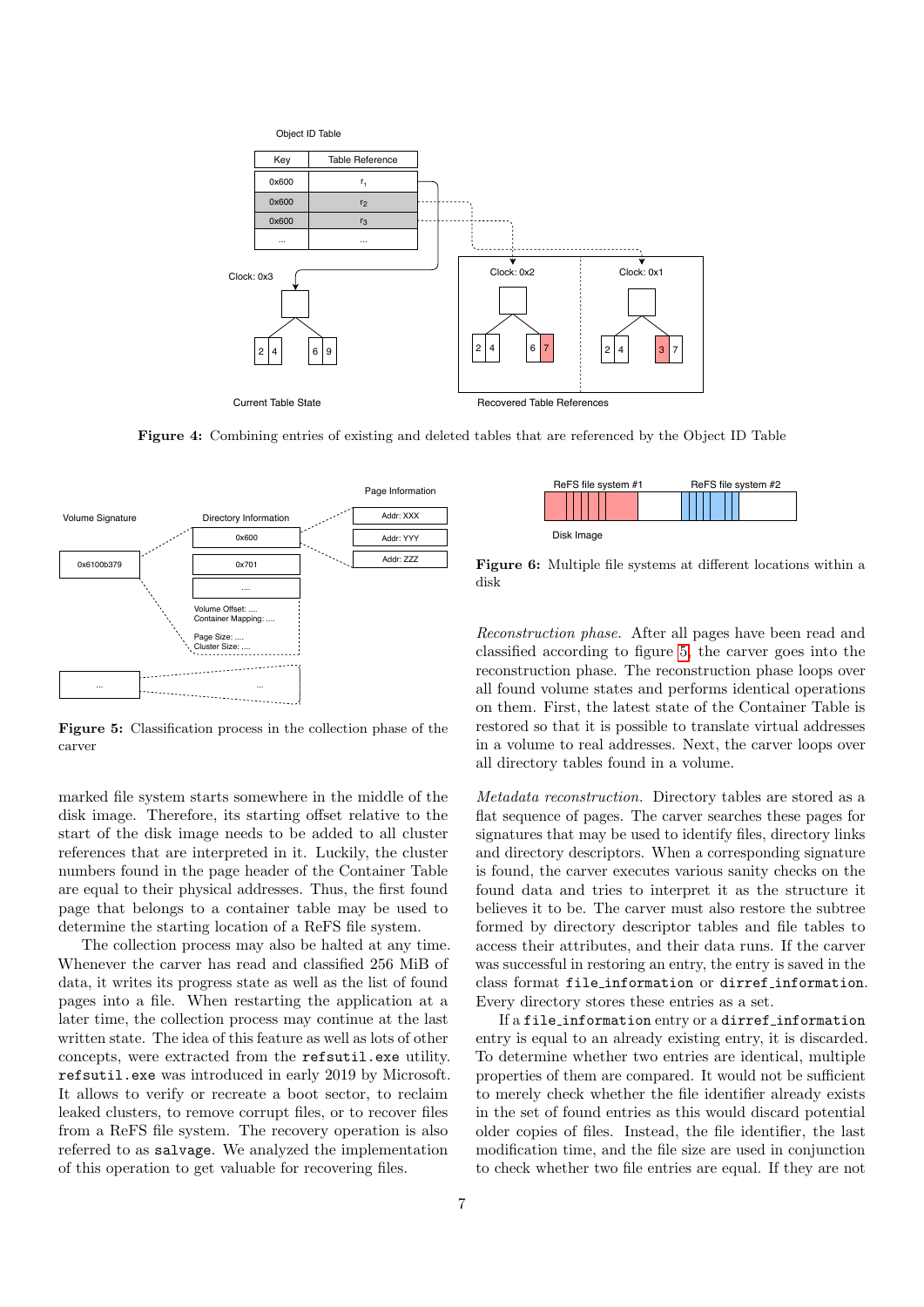equal, both may be contained in the same result set.

Extraction phase. After all directory pages of a volume have been analyzed and their entries have been transformed into the internal representation of files and directories, the extraction phase begins. First all directory tables found in the volume are created as folders of the form <vol\_sig>/<dir\_id>. Next, a volume report with the file name <vol\_sig>/report.txt is created. The report describes the properties of the corresponding volume such as its offset in the disk image, its cluster size and the number of directories that it contains. The report also describes the address translation mapping that was extracted from the container table of the volume.

Next, the application creates a file called <vol\_sig> /structures.txt that is filled with the reconstructed directory hierarchy formed by the file system. Since the application stores the extracted directories in a flat form and only refers to them through their directory identifiers, this file may be used to re-establish directory structures. Finally, the application iterates over all directory structures and dumps the files found in them. Into every directory a file called <vol\_sig>/<dir\_id>/directory\_report.txt is written which contains a list of all files found in the directory. The list also contains the metadata of duplicate files that may have been created through the Copy-On-Write mechanism. The contents of all files are finally dumped into the corresponding directory. To prevent naming conflicts among restored files that utilize identical file names files are written as <vol\_sig>/<dir\_id>/<file\_id>\_<copy\_id>. Their names however may easily be looked up by examining the <vol\_sig>/structures.txt or the <vol\_sig> /<dir\_id>/directory\_report.txt file.

As of now, the carver is only able to extract files and directories of a file system, and contrary to the ReFS implementation in the file system layer of TSK does not show additional information about a volume. It might be best to use both of those tools in conjunction. The file system implementation of TSK provides valuable information such as attributes of files as well as file system metadata that has not yet been added to the analysis process of the carver. A crucial advantage of the implementation in the file system layer of TSK is that its implementation can decide whether a file is allocated or has been removed. The carver is not aware of whether the files that are extracted were allocated or not. On the other hand, the carver provides a valuable tool for an investigator that intends to examine a corrupted ReFS file system or an investigator who wants to obtain potential older copies of files.

# 6. Evaluation

As of now, there exists no work that looks at recovering files and folders from ReFS formatted file systems. Thus also, no work has yet stated test cases that could be used to evaluate tools that serve such a purpose. We designed multiple test scenarios which portrayed a fictive usage of

the file system. The evaluation process of the tools is strongly based on the description of the evaluation dataset used by [Plum and Dewald](#page-10-12) [\(2018\)](#page-10-12). We generated 8 ReFS images with different configurations of overall size (2GiB, 5GiB, 40GiB, 100GiB) and cluster size (4KiB, 64KiB). On each we performed 1000 actions from the following list with different likelihood of occurrence:

- add file  $P(X) = 0.35$ : Add a random file from the EDRM File Formats Data Set  $1.0<sup>1</sup>$  $1.0<sup>1</sup>$  to the volume
- delete file  $P(X) = 0.2$ : Delete a random file
- move file  $P(X) = 0.05$ : Moves a random file
- change file  $P(X) = 0.1$ : Insert a random amount of A's into a random file
- copy file  $P(X) = 0.1$ : Copies a random file
- add folder  $P(X) = 0.15$ : Creates a randomly named folder
- delete folder  $P(X) = 0.05$ : Removes a randomly picked folder

If an action could not be executed in a step  $(e,q.$  removing a directory, if no directory exists at all), a different action was picked randomly. This choice of the distribution was picked deliberately to generate a more "realistic" reflection of the usage of a filesystem. The distribution of the actions, however, was an arbitrary guess of the authors of how often these actions occur.

After every action we documented the outcome in a modified TSK body file<sup>[2](#page-7-1)</sup>. Both, the TSK implementation as well as the carver were adjusted so that they were able to output the modified body file format to compare results. The following characteristics were stored in the modified body file for every file or directory present on the filesystem: An MD5 checksum of the file content, which is set to 0 for directories. The name of a file or a directory without its complete path. The current directory identifier of a file, for directories their parent identifier is stored. The initial metadata address of the file or folder, which stays constant, even if the file gets moved. The MAC timestamps which track the last modification- access- and the creation- time of a file. The size of a file.

The python applications that are used to acquire the ground truth of the state of the file system use the function os.stat, which was only able to obtain a 64-Bit metadata address. For our evaluation this was no limitation because all created metadata addresses were small enough.

The capture of the final state of the file system includes all existent files and directories, whereas the outcomes of the single executed operations only log changes made to files and the creation of directories. Every action that creates, alters, moves or copies a file generates a log entry for the modified state of the file. We refrained from logging the changes in the metadata of directories resulting from file actions as a deliberate decision in weighting the results. In practice, it might be of more importance restoring metadata

<span id="page-7-0"></span><sup>1</sup>https://www.edrm.net/resources/data-sets/edrm-file-formatdata-set/

<span id="page-7-1"></span> $2$ https://wiki.sleuthkit.org/index.php?title=Body\_file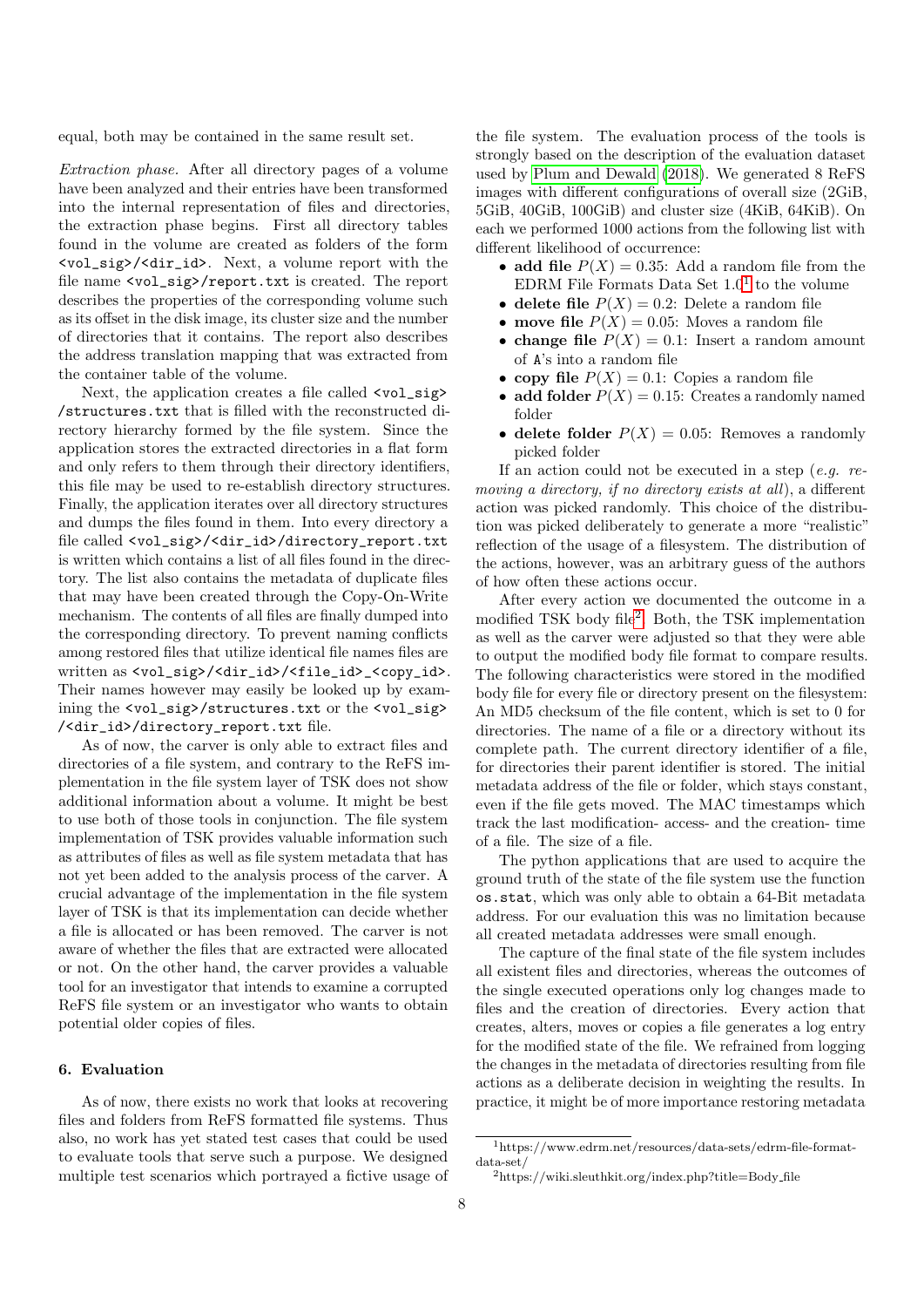<span id="page-8-0"></span>

| Configuration | Interpreted entries |                   |  |
|---------------|---------------------|-------------------|--|
|               | Directories         | Files             |  |
| 2GiB 4KiB     | 47/46 (102.17%)     | 112/110 (101.82%) |  |
| 2GiB 64KiB    | 44/43 (102.33%)     | 83/81 (102.47%)   |  |
| 5GiB 4KiB     | 45/44 (102.27%)     | 123/121 (101.65%) |  |
| 5GiB 64KiB    | 20/19 (105.26%)     | $33/31$ (106.45%) |  |
| 40GiB 4KiB    | 25/24 (104.17%)     | 78/76 (102.63%)   |  |
| 40GiB 64KiB   | 56/55 (101.82%)     | 143/141 (101.42%) |  |
| 100GiB 4KiB   | 35/34 (102.94%)     | 64/62 (103.23%)   |  |
| 100GiB 64KiB  | 53/52 (101.92%)     | 110/108 (101.85%) |  |

Table 2: Output of the TSK extension, compared to the final state of the file system

entries of files than of directories. We did not want to weight the incapability to restore an old timestamp of a directory equal to the incapability of restoring the contents of a file.

#### 6.1. TSK Extension

It is expected that the TSK extension can produce a report equal to the actual state of the file system. We tested the TSK extension on the 8 generated images and called the tool fls with the option to only display allocated files. The resulting output should be equal to the current state of the file system that Windows reports.

As shown in table [2,](#page-8-0) for all randomly generated testing scenarios, the output of the TSK extension matches the actual state of the file system, except the folder "System Volume Information" (Table ID: 0x701) and its content "WPSettings.dat" and "IndexerVolumeGuid". The numbers  $x/y$  count the number of detected files/folders  $(x)$  and the number of files/folders present on the final state  $(y)$ . These entries were not included in the extracted final state of the file system because Windows hides this folder from regular users. The same applies to the "File System Metadata" (Table ID: 0x520) folder, which we omitted proactively in this output of the TSK, since it is not a regular directory. The results show that we are able to output the exact actual ReFS state with our TSK extension.

# 6.2. File Recovery Capabilities

With this evaluation we want to compare the capability of recovering deleted files and reconstructing previous states of files and folders. We compare the outputs of the developed tools with the action trace log which was logged during test image creation.

In the tables referenced in the following, the numbers  $x/y$  have to be interpreted as the number of exact outputted files/folders  $(x)$  and the number of all different file folder states once present on the filesystem  $(y)$ . Table [3](#page-8-1) compares the output of the TSK extension only considering allocated files and folders to all states. Noteworthy, less directories match than in the evaluation seen in table [2.](#page-8-0) That is because we use the action log as comparison instead of the final filesystem state. In the action trace we only log

<span id="page-8-1"></span>

|               | Interpreted entries |                     |  |
|---------------|---------------------|---------------------|--|
| Configuration | Directories         | Files               |  |
| 2GiB 4KiB     | $14/154$ (9.09%)    | 110/613 (17.94%)    |  |
| 2GiB 64KiB    | 16/159 (10.06%)     | 81/590 (13.73%)     |  |
| 5GiB 4KiB     | $11/144$ (7.64%)    | 121/606 (19.97%)    |  |
| 5GiB 64KiB    | $9/159(5.66\%)$     | $31/585$ $(5.30\%)$ |  |
| 40GiB 4KiB    | $9/129(6.98\%)$     | 76/615 (12.36%)     |  |
| 40GiB 64KiB   | $7/159$ $(4.40\%)$  | 141/616 (22.89%)    |  |
| 100GiB 4KiB   | $6/147$ $(4.08\%)$  | 62/592 (10.47%)     |  |
| 100GiB64KiB   | $12/152$ (7.89%)    | 108/593 (18.21%)    |  |

Table 3: State of all allocated files (TSK extension), compared to action log

<span id="page-8-2"></span>

|               | Restored entries    |                  |  |
|---------------|---------------------|------------------|--|
| Configuration | Directories         | Files            |  |
| $2GiB$ $4KiB$ | $15/154$ $(9.74\%)$ | 132/613 (21.53%) |  |
| 2GiB 64KiB    | 19/159 (11.95%)     | 125/590 (21.19%) |  |
| 5GiB 4KiB     | 14/144 (9.72%)      | 159/606 (26.24%) |  |
| 5GiB 64KiB    | 28/159 (17.61%)     | 75/585 (12.82%)  |  |
| 40GiB 4KiB    | 12/129 (9.30%)      | 97/615 (15.77%)  |  |
| 40GiB 64KiB   | $11/159$ (6.92%)    | 175/616 (28.41%) |  |
| 100GiB 4KiB   | $10/147$ $(6.80\%)$ | 113/592 (19.09%) |  |
| 100GiB 64KiB  | $13/152$ $(8.55\%)$ | 142/593 (23.95%) |  |

Table 4: State of all allocated and recovered files (TSK extension), compared to action log

directory creation and no timestamp modifications due to changes of child files and folders. Therefore, only few folders outputted by the implemented applications which got never an update in timestamps match exactly the logged folders. As expected, the applications output at least all files present in the final image state.

Table [4](#page-8-2) includes the file and directory recovery capabilities of the TSK extension. Compared to table [3](#page-8-1) more files and folders are outputted correctly. As the ReFS extension can only restore entries from referenced pages, it is likely that there remain pages that the TSK extension cannot

<span id="page-8-3"></span>

| Configuration | Restored entries<br>Directories<br>Files |                  |  |
|---------------|------------------------------------------|------------------|--|
|               |                                          |                  |  |
| 2GiB 4KiB     | $15/154$ $(9.74\%)$                      | 139/613 (22.68%) |  |
| 2GiB 64KiB    | $21/159$ $(13.21\%)$                     | 133/590 (22.54%) |  |
| 5GiB 4KiB     | 16/144 (11.11%)                          | 169/606 (27.89%) |  |
| 5GiB 64KiB    | 34/159 (21.38%)                          | 88/585 (15.04%)  |  |
| 40GiB 4KiB    | 16/129 (12.40%)                          | 102/615 (16.59%) |  |
| 40GiB 64KiB   | $11/159$ (6.92%)                         | 183/616 (29.71%) |  |
| 100GiB 4KiB   | $10/147$ $(6.80\%)$                      | 124/592 (20.95%) |  |
| 100GiB 64KiB  | $13/152$ $(8.55\%)$                      | 150/593 (25.30%) |  |
|               |                                          |                  |  |

Table 5: State of all allocated and recovered files (carver), compared to action log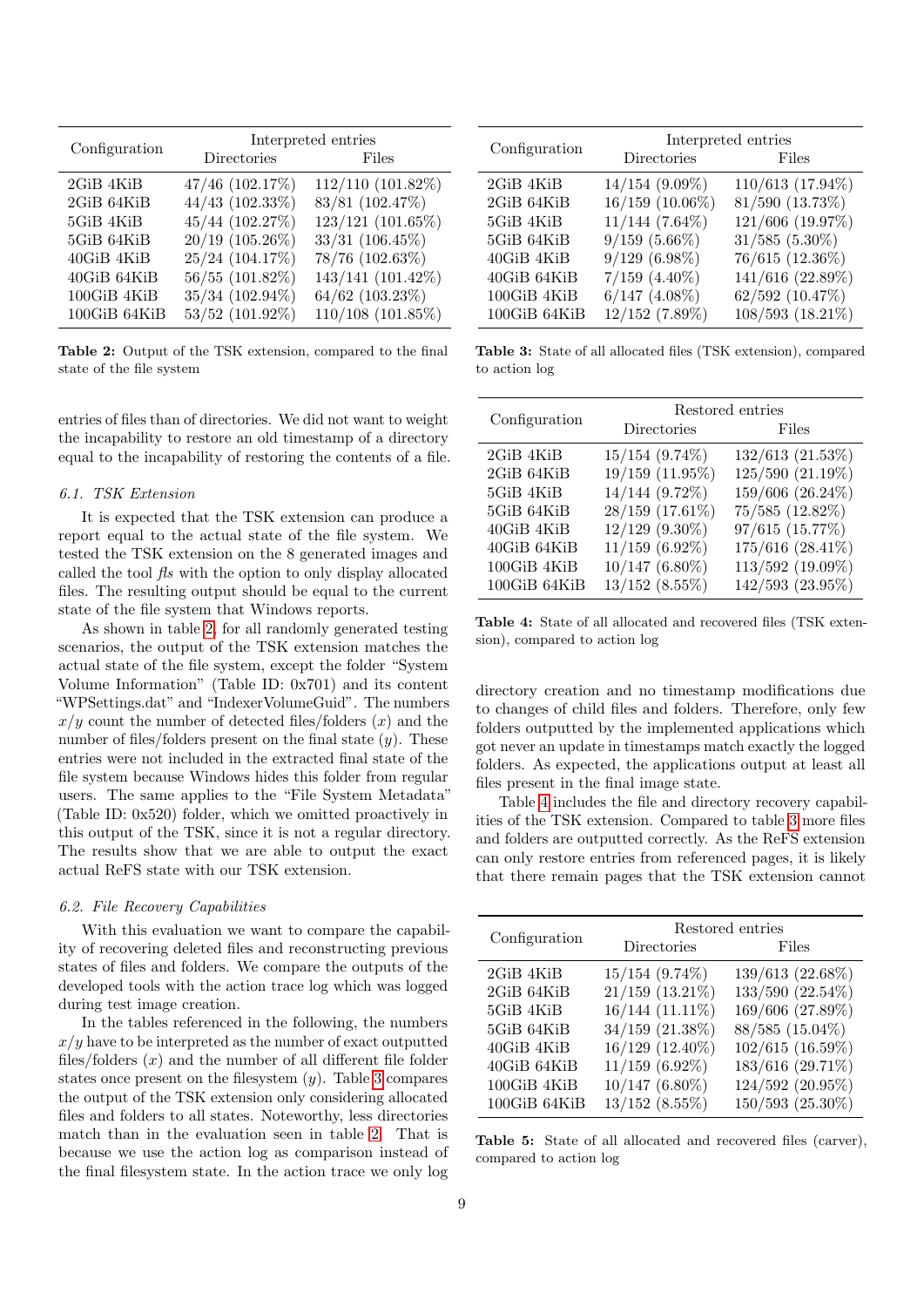<span id="page-9-0"></span>

| Configuration      | TSK<br>$(alloc.$ files) | TSK<br>$\text{(all files)}$ | Carver       |
|--------------------|-------------------------|-----------------------------|--------------|
| 2GiB 4KiB          | $1.233$ s               | $1.379$ s                   | $20.411$ s   |
| 2GiB 64KiB         | $1.21$ s                | $1.947$ s                   | 20.519 s     |
| 5GiB 4KiB          | 0.613 s                 | $0.694$ s                   | $50.1$ s     |
| 5GiB 64KiB         | 0.917 s                 | $1.206$ s                   | $50.764$ s   |
| $40GHz$ $4KiB$     | 0.972 s                 | $0.94$ s                    | 383.027 s    |
| 40GiB 64KiB        | 2.256 s                 | 2.409 s                     | $402.892$ s  |
| $100$ GiB $4$ KiB  | $1.441$ s               | $1.415$ s                   | 997.922 s    |
| $100$ GiB $64$ KiB | $2.037$ s               | 2.344 s                     | $1012.462$ s |

Table 6: Runtimes of the applications

locate. Additionally, the TSK extension only retrieves the most recent state of a file and is unable to address and thus to retrieve past states of a modified file.

Table [5](#page-8-3) shows all files that could be recovered by using the carver. In all scenarios the carver is able to recover more files and directories than the TSK extension. The major drawback of the carver is, that it is unable to differentiate between existing and removed files.

Table [6](#page-9-0) conclusively give an overview of the runtimes of the various test scenarios. To conduct all experiments, we used a 4 TiB large Western Digital hard drive (Product ID: WDBHDW0040BBK). With the application dd we estimated a sequentially read speed of 95-110 MiB/s. Depending on the size of a volume, the carver is most of the time busy with reading and collecting pages from the volume. The runtime of the TSK extension also varies strongly based on the number of pages that are read.

#### 6.3. Recovering Old File States

In this evaluation we look at how the COW process impacts the recovery of old file states. For this experiment we developed a small application that writes text into a file in a ReFS file system. The text was artificially written at the speed at which a person types (175 characters per minute). Every 2 minutes the text file was saved, and a checksum of its current intermediate state was logged together with its metadata.

Because of the COW policy that ReFS uses, it is likely that metadata, that describes the file and the location of its clusters, is dispensed into multiple places of the volume. We used the developed carver to find as many existent old copies of the file as possible. Additionally, we instrumented the ReFS driver to log cluster allocation and COW information, e.g. when data is written from one page to another. The data generated in this process allowed us to reconstruct which intermediate states of the file were generated.

The continuous modification of a single page in the COW process can be viewed as a chain of page states. Every page state has a physical address associated to it. If this physical address is reused at a later time for an allocation, this state cannot be recovered anymore. All

<span id="page-9-1"></span>

| Duration        | Save Op. | Recovered<br><b>States</b> | Recoverable<br>Pages |
|-----------------|----------|----------------------------|----------------------|
| $10 \text{ m}$  | 5        | $3(2 \text{ valid})$       | 6/15                 |
| $30 \text{ m}$  | 15       | $3(3 \text{ valid})$       | 5/31                 |
| 60 m            | 30       | $3(3 \text{ valid})$       | 5/47                 |
| $120 \text{ m}$ | 60       | $3(3 \text{ valid})$       | 5/86                 |
| $240 \text{ m}$ | 120      | $3(3 \text{ valid})$       | 4/141                |

Table 7: Experiment to analyze the recoverability of COW copies

older pages in such a page chain that get not reallocated may still yield valuable contents.

The experiment focused on writing data into a single file. Additionally, no other modifications on the file system were made while the file was altered. While this is a lab setup, it gives an upper boundary for the recovery capability of old file states on ReFS partitions.

The experiment was conducted with five different data sets. Each data set was a 5 GiB large ReFS volume with a cluster size of 4 KiB. For every data set, the text file was written for a different time period, ranging from 10 minutes to 2 hours.

As seen in table [7,](#page-9-1) the number of recoverable file states does not differ much between the various experiments. In all scenarios, the valid files that could be recovered corresponded to the last 3 states of the file, with the exception of the shortest run. That outlier occurs because the carver found an empty version of the new created file. In the rightmost column of table [7](#page-9-1) you can see that even though various runtimes were used for the experiments, and for longer running experiments more page states were created, the number of recoverable pages stays nearly constant. The right number shows the total amount of allocated pages during the runtime. It seems like the allocator in the ReFS driver reused old pages relatively fast.

# 7. Summary

With this work we investigated the internal structures of the new Resiliant File System. We used the insights to extend The Sleuth Kit to be able to parse and interpret ReFS partitions. Open that we implemented a page carver to recover file system data. We evaluated both tools and come to the conclusion that our TSK extension works as intended and reports the current state of a ReFS partition equal to the ReFS driver of Windows. We also showed that with page carving we can recover more data than with only using deleted entries which are still present on the disk.

# Acknowledgements

This work was supported by the German Federal Ministry of Education and Research (BMBF) as part of the FIDI project.